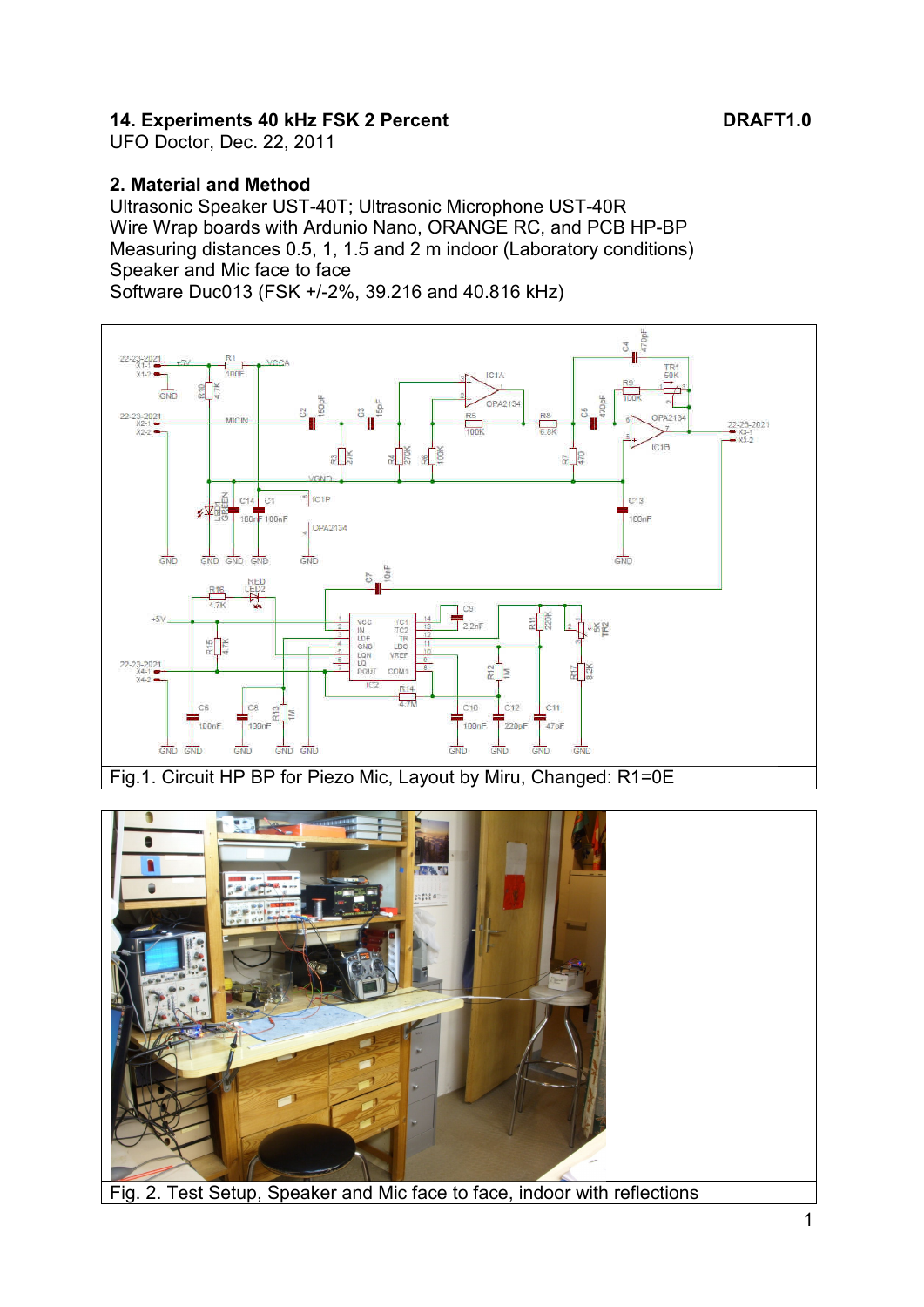# **2. Experimental Results**





| <b>0. I LE INVESTIGATION TO T ON TV NILE 17 L 10 (00.2 TV / TV.0 TV NILE)</b> |                                   |                                                      |
|-------------------------------------------------------------------------------|-----------------------------------|------------------------------------------------------|
| Lock-in Range                                                                 | FSK Discrim. at 23 <sup>°</sup> C | $^{\mathsf{I}}$ FSK Discrim. at 45°C $^{\mathsf{I}}$ |
| 38.27 kHz                                                                     | 39.383 kHz                        | 39.37 kHz                                            |
| 41.56 kHz                                                                     | 40.505 kHz                        | 40.40 kHz                                            |

#### **3. PLL Investigation for FSK 40 kHz +/- 2% (39.216 / 40.816 kHz)**

Tab. 1. PLL for FSK 40 kHz +/- 2%: looks ok, FSK signal well within the discrimination range, stable with temperature.